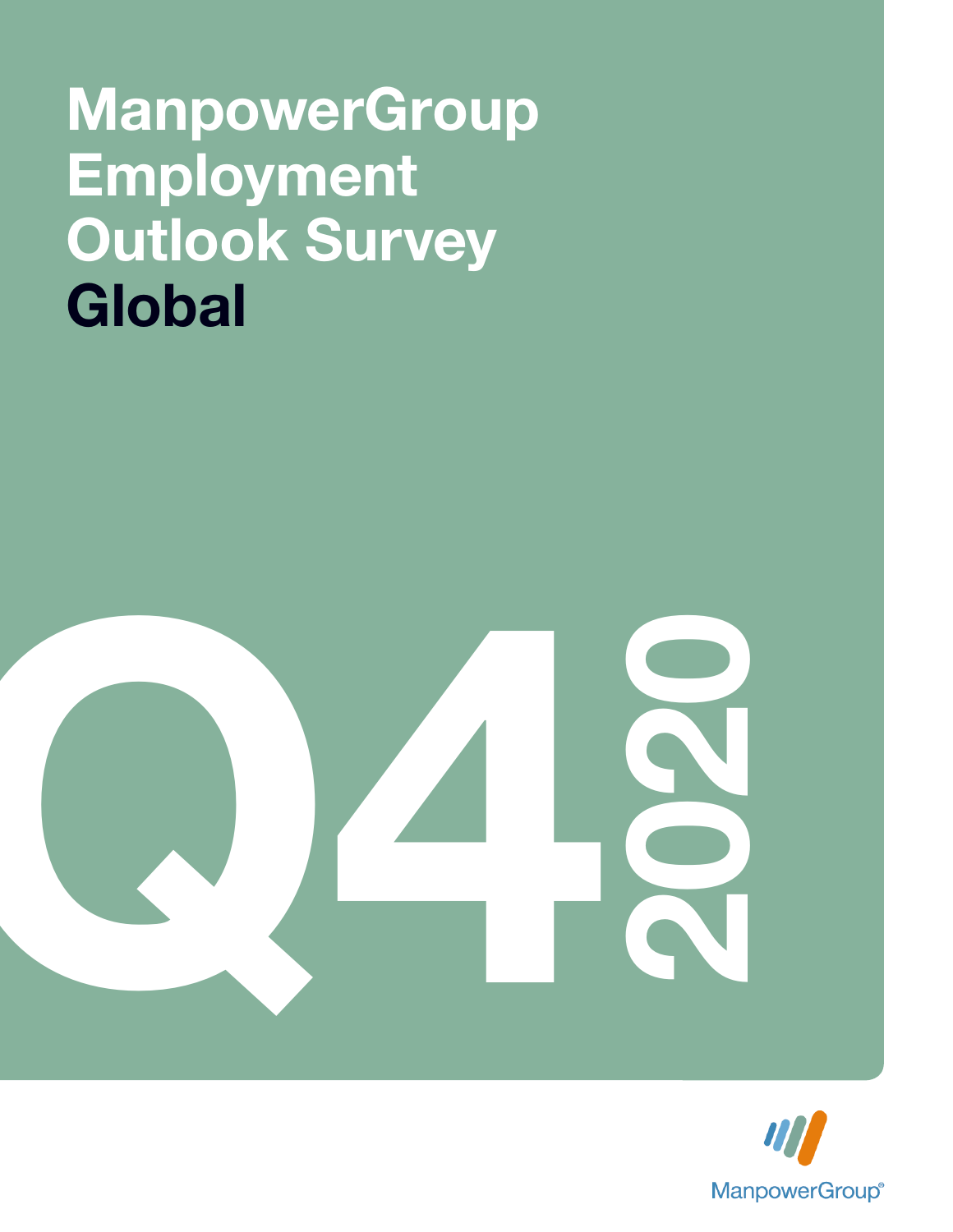ManpowerGroup interviewed over 38,000 employers in 43 countries and territories to anticipate hiring prospects in the fourth quarter of 2020.

All participants were asked, "How do you anticipate total employment at your location to change in the three months to the end of December 2020 as compared to the current quarter?"

(Additional details on page 1)

### **Contents**

| About ManpowerGroup <sup>®</sup>         | 18 |  |
|------------------------------------------|----|--|
| <b>About the Survey</b>                  | 18 |  |
| International Comparisons - EMEA         | 10 |  |
| International Comparisons - Asia Pacific | 7  |  |
| International Comparisons - Americas     | 3  |  |
| <b>Global Employment Outlook</b>         | 1  |  |

Balo<br>Bolo Employment Outlook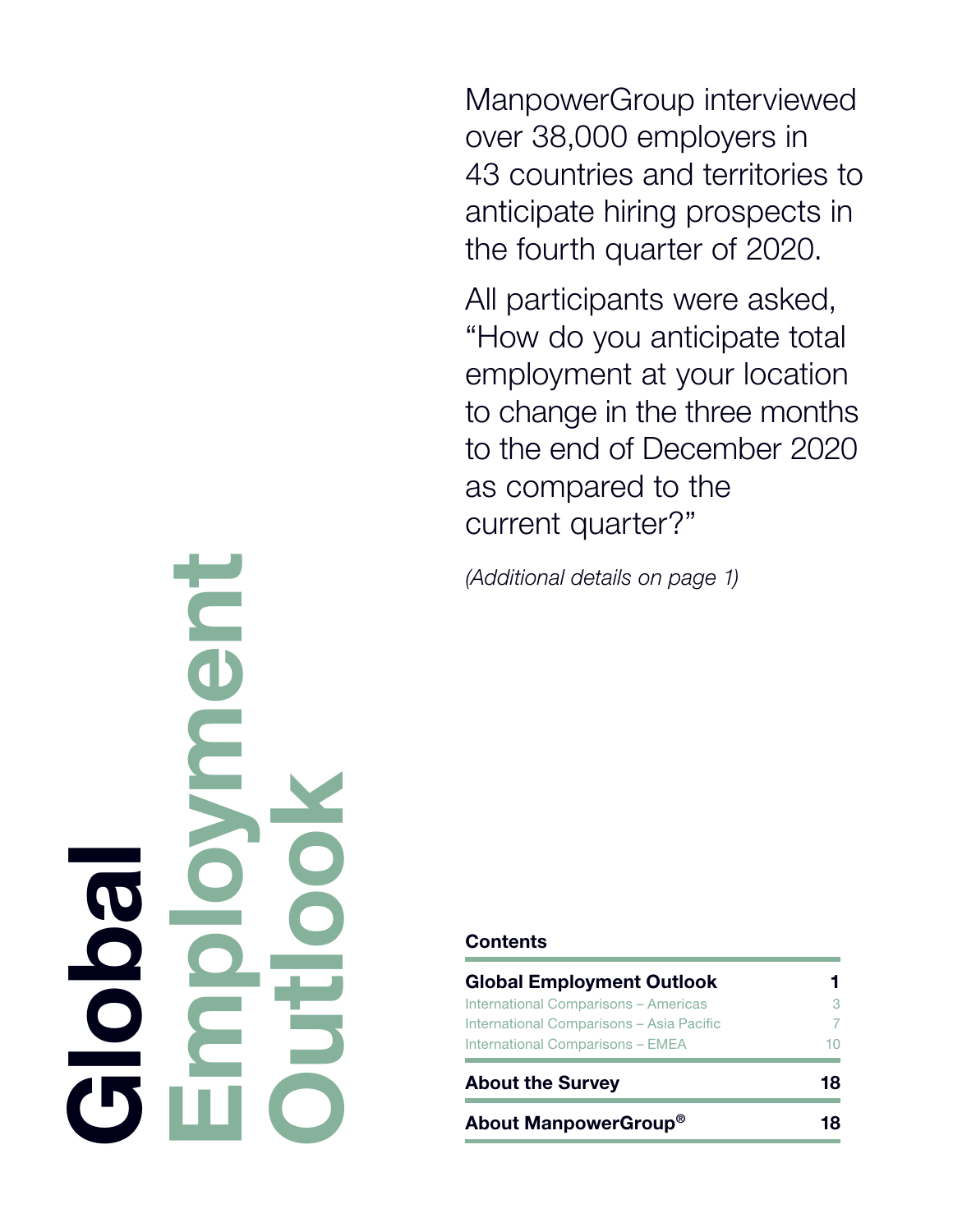## Global Employment Outlook

ManpowerGroup interviewed over 38,000 employers in 43 countries and territories to anticipate hiring prospects\* in the fourth quarter of 2020. All participants were asked, "How do you anticipate total employment at your location to change in the three months to the end of December 2020 as compared to the current quarter?" Interviewing was carried out during the exceptional circumstances of the COVID-19 outbreak. The survey findings for the October to December 2020 period reflect the impact of the global health emergency, and the subsequent economic shutdown in many countries.

Employers in 22 of the 43 countries and territories surveyed by ManpowerGroup expect to add to payrolls in the period up to the end of December 2020. In 16 countries and territories employers expect to reduce payrolls, while flat hiring activity is forecast in five.

When compared with the third quarter of 2020, hiring prospects improve in 37 countries and territories, but weaken in five, with no change reported in one. Employers in 41 countries and territories report weaker hiring plans when compared with this time one year ago, with no change in one and an improvement in one – Turkey. The strongest labor markets are expected in Taiwan, the United States, Turkey, Japan and Greece, while the weakest hiring intentions are reported in Panama, Costa Rica, South Africa, Colombia and the UK.

Workforce gains are expected in 13 of the 26 Europe, Middle East & Africa (EMEA) region countries during the next three months, while employers in eight countries expect to trim payrolls, with flat hiring prospects reported in five. Hiring plans strengthen in 24 of the 26 EMEA countries when compared with the third quarter of 2020, but weaken in 25 when compared with this time one year ago. The strongest labor markets are anticipated in Turkey, Greece and Poland, while the weakest hiring activity is expected by employers in South Africa, the UK and Croatia.

Employers in five of the seven Asia Pacific countries and territories surveyed expect to grow payrolls during the final quarter of 2020, while a decrease is anticipated in two. Hiring plans strengthen in four of the region's countries and territories when compared with the prior quarter, but weaken in three. In a comparison with the fourth quarter of 2019, employers report weaker hiring sentiment in six countries and territories. The strongest hiring activity for the coming quarter is expected in Taiwan and Japan, while the weakest labor markets are forecast in Singapore and Hong Kong.

In four of the 10 Americas countries employers expect to add to payrolls during the forthcoming quarter, while a decrease is anticipated in the remaining six. Hiring prospects improve in nine of the 10 countries when compared with the previous quarter, but weaken in all 10 countries when compared with this time one year ago. The strongest fourth quarter hiring intentions are reported in the United States and Canada, while employers in Panama, Costa Rica and Colombia report the weakest hiring plans.

Full survey results for each of the 43 countries and territories included in this quarter's survey, plus regional and global comparisons, can be found at

### www.manpowergroup.com/meos

The next ManpowerGroup Employment Outlook Survey will be released on 8 December 2020 and will detail expected labor market activity for the first quarter of 2021.

\* Commentary is based on seasonally adjusted data where available. Data is not seasonally adjusted for Croatia or Portugal.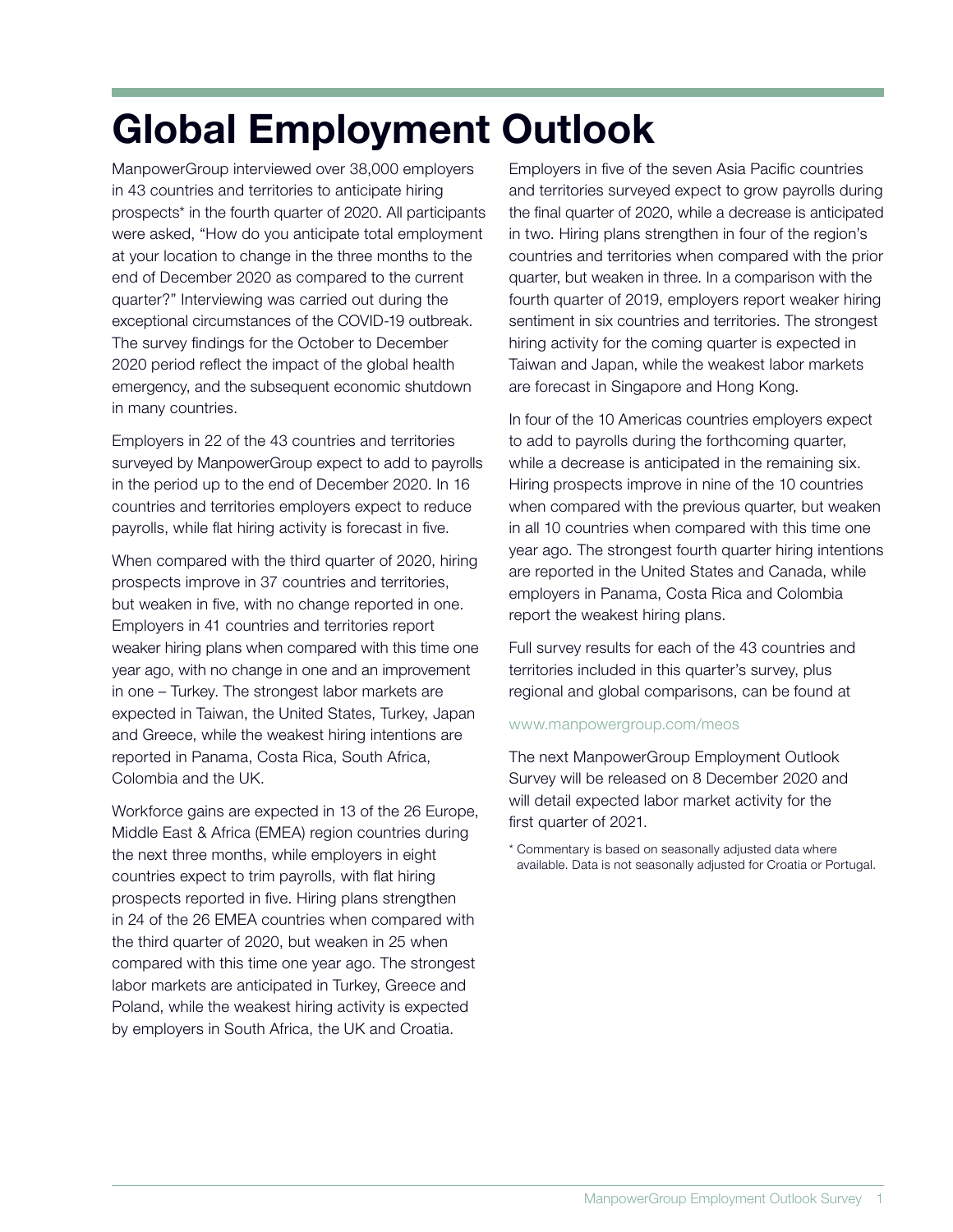|                                  | Quarter 4 2020               | <b>Qtr on Qtr Change</b><br>Q3 2020 to Q4 2020 | <b>Yr on Yr Change</b><br>Q4 2019 to Q4 2020 | Quarter              |
|----------------------------------|------------------------------|------------------------------------------------|----------------------------------------------|----------------------|
|                                  | $\%$                         |                                                |                                              |                      |
| <b>Americas</b>                  |                              |                                                |                                              | Taiwan               |
| Argentina                        | $-3(-3)^1$                   | $6(5)^{1}$                                     | $-5(-5)^1$                                   | <b>United States</b> |
| <b>Brazil</b>                    | $-6(-3)^1$                   | $8(11)^1$                                      | $-14$ $(-14)^1$                              | Turkey               |
| Canada                           | $3(6)^1$                     | $8(15)^1$                                      | $-6(-6)^{1}$                                 |                      |
| Colombia                         | $-10(-11)^1$                 | $8(7)^1$                                       | $-19(-19)^1$                                 | Japan<br>Greece      |
| Costa Rica                       | $-16(-16)^1$                 | $7(4)^1$                                       | $-18(-18)^1$                                 |                      |
| Guatemala                        | $-5(-6)^1$                   | $8(4)^1$                                       | $-15$ $(-14)^1$                              | Canada               |
| Mexico                           | $0(1)^1$                     | $9(10)^1$                                      | $-8(-8)^1$                                   | Poland               |
| Panama                           | $-18(-18)^1$                 | $-6(-7)^1$                                     | $-23(-23)^{1}$                               | China                |
| Peru                             | $-1(1)^1$                    | $18(19)^1$                                     | $-7$ $(-7)^1$                                | Czech Republi        |
| <b>United States</b>             | $12(14)^1$                   | $6(11)^1$                                      | $-5(-6)^1$                                   | France               |
|                                  |                              |                                                |                                              | India                |
| <b>Asia Pacific</b><br>Australia |                              |                                                | $-10(-10)^1$                                 | Romania              |
| China                            | $2(1)^{1}$<br>$4(4)^1$       | $16(12)^1$<br>$1(1)^1$                         | $O (O)^1$                                    | Germany              |
|                                  |                              |                                                | $-16(-16)^1$                                 | Hungary              |
| Hong Kong                        | $-2(-2)^{1}$                 | $-2(-2)^{1}$                                   |                                              | Portugal             |
| India                            | $4(3)^{1}$                   | $1(-1)^1$                                      | $-16(-16)^1$                                 | Australia            |
| Japan                            | $5(9)^1$<br>$-3(-3)^{1}$     | $-4(-4)^1$<br>$24(25)^1$                       | $-18(-18)^1$<br>$-8(-8)^1$                   | <b>Bulgaria</b>      |
| Singapore<br>Taiwan              | $18(20)^1$                   | 11 $(17)^1$                                    | $-2(-2)^{1}$                                 | Finland              |
|                                  |                              |                                                |                                              | Mexico               |
| $EMEA^{\dagger}$                 |                              |                                                |                                              | Peru                 |
| Austria                          | $-3(-1)^{1}$                 | $-3(2)^{1}$                                    | $-9(-8)^1$                                   | Slovakia             |
| Belgium                          | $O(0)^1$                     | $5(5)^1$                                       | $-13(-13)^1$                                 | Switzerland          |
| <b>Bulgaria</b>                  | $-2(1)^1$                    | $4(9)^{1}$                                     | $-8(-8)^{1}$                                 | Belgium              |
| Croatia                          | $-6$                         | $-8$                                           | $-13$                                        | Israel               |
| Czech Republic                   | $1(3)^1$                     | $5(10)^1$                                      | $-4(-4)^1$                                   | Norway               |
| Finland                          | $-7(1)^1$                    | $-7(4)^1$                                      | $-8(-8)^1$                                   | Slovenia             |
| France                           | $2(3)^{1}$                   | $10(14)^1$                                     | $-9(-9)^{1}$                                 |                      |
| Germany                          | $3(2)^{1}$                   | $1(2)^1$                                       | $-9(-9)^1$                                   | Sweden               |
| Greece                           | $0(8)^1$                     | $2(15)^1$                                      | $-12$ $(-11)^1$                              | Austria              |
| Hungary                          | $2(2)^{1}$                   | $7(7)^1$                                       | $-4$ $(-5)^1$                                | Italy                |
| Ireland                          | $-4$ $(-2)^{1}$              | $5(9)^1$                                       | $-14(-14)^{1}$                               | Hong Kong            |
| Israel                           | $-2$ (0) <sup>1</sup>        | $5(10)^1$                                      | $-7$ $(-7)^1$                                | Ireland              |
| Italy                            | $-4$ $(-1)^1$                | $-1$ (3) <sup>1</sup>                          | $-8(-8)^1$                                   | Argentina            |
| Netherlands                      | $-2(-3)^{1}$                 | $1(0)^1$                                       | $-15$ ( $-16$ ) <sup>1</sup>                 | Brazil               |
| Norway                           | $-2(0)^{1}$                  | $2(6)^1$                                       | $-13(-13)^{1}$                               | Netherlands          |
| Poland                           | $5(5)^1$                     | $10(12)^1$                                     | $-3(-3)^1$                                   | Singapore            |
| Portugal                         | 2                            | 11                                             | -8                                           | Spain                |
| Romania                          | $-5(3)^1$                    | $2(17)^1$                                      | $-8(-8)^1$                                   | Croatia              |
| Slovakia                         | $-1(1)^{1}$                  | $11(16)^1$                                     | $-4(-4)^1$                                   | Guatemala            |
| Slovenia                         | $0(0)^1$                     | $7(3)^{1}$                                     | $-16(-16)^1$                                 | United Kingdor       |
| South Africa                     | $-12$ ( $-13$ ) <sup>1</sup> | $7(4)^1$                                       | $-16(-16)^1$                                 | Colombia             |
| Spain                            | $-5(-3)^1$                   | $5(9)^1$                                       | $-9(-9)^1$                                   | South Africa         |
| Sweden                           | $-4$ (0) <sup>1</sup>        | $2(12)^1$                                      | $-10(-10)^1$                                 | Costa Rica           |
| Switzerland                      | $0(1)^{1}$                   | $7(7)^1$                                       | $-4(-4)^1$                                   | Panama               |
| Turkey                           | $7(10)^1$                    | $5(13)^1$                                      | $5(5)^1$                                     |                      |
| UK                               | $-8(-8)^1$                   | $4(4)^1$                                       | $-13(-13)^1$                                 |                      |



†EMEA – Europe, Middle East and Africa.

\* Indicates unadjusted data.

1. Number in parentheses is the Net Employment Outlook when adjusted to remove the impact of seasonal variations in hiring activity. Please note that this data is not available for all countries as a minimum of 17 quarters worth of data is required.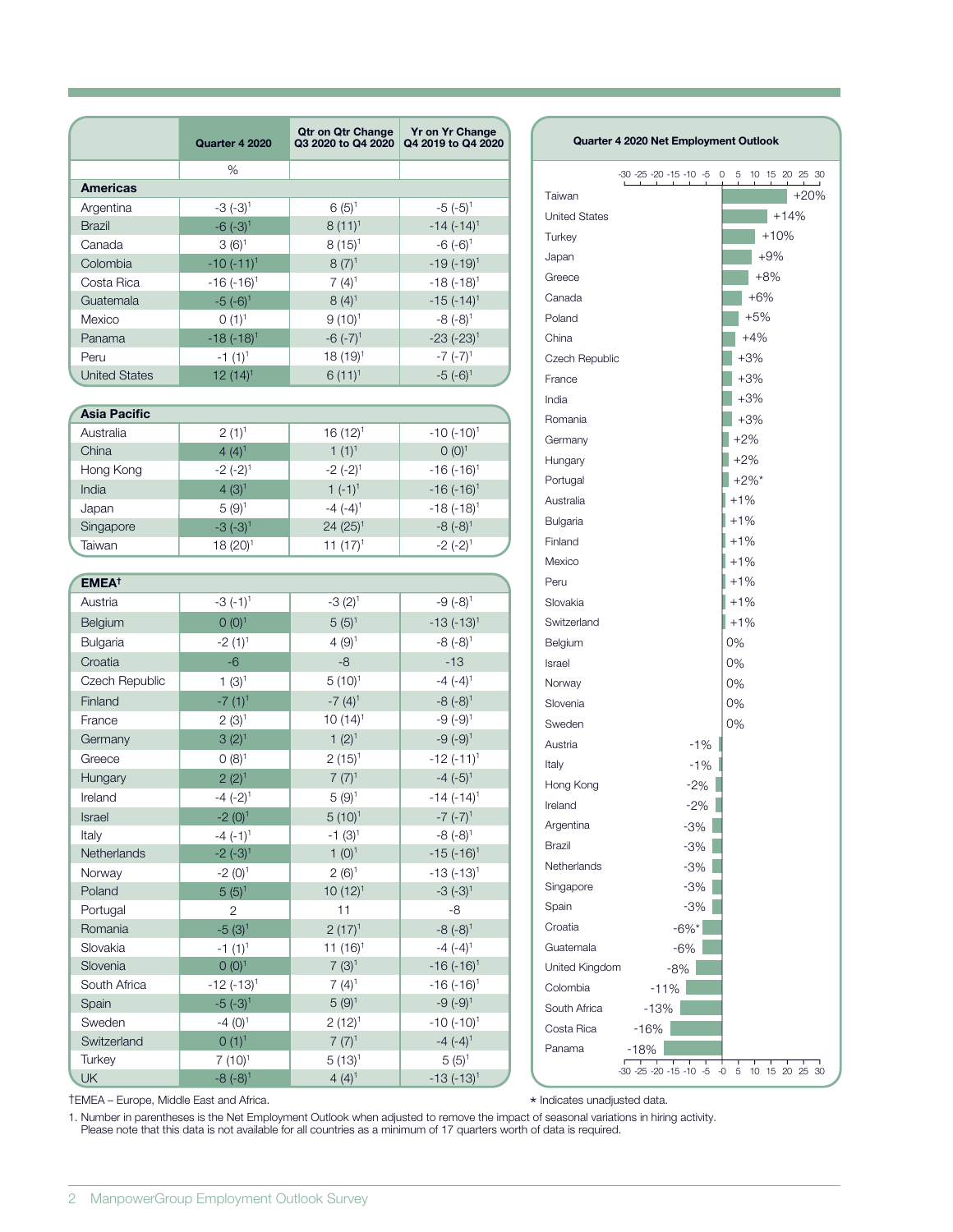## International Comparisons – Americas

More than 15,800 employers in 10 countries across North, Central and South America were interviewed for the ManpowerGroup survey on hiring plans for the fourth quarter of 2020. Reflecting the backdrop of the second consecutive quarter impacted by the COVID-19 global health emergency, employers in four Americas countries expect job gains during the next three months, while a dip in payrolls is anticipated in six.

United States employers report positive hiring plans for the final quarter of 2020. For the twelfth consecutive quarter, employer confidence is stronger in the U.S. than elsewhere in the Americas region, with final quarter hiring prospects recovering in 11 of 12 industry sectors and all four regions when compared with the third quarter of 2020. The strongest upticks in hiring activity are expected by employers in the Leisure & Hospitality, Transportation & Utilities and Wholesale & Retail Trade sectors, while the strongest regional hiring pace is reported in the Midwest.

Hiring sentiment also recovers in Canada when compared with the prior quarter, with employers anticipating modest job gains during the next three months. Stronger hiring prospects are reported for nine of 10 sectors. However, employers in the Services sector report their weakest hiring sentiment since 1996.

In Mexico, employers expect slow-paced hiring activity during the upcoming quarter. Hiring plans strengthen in all seven industry sectors and all seven regions when compared with Quarter 3 2020, but are at a weaker level in comparison with this time one year ago. While a limited increase in payrolls is expected for the Construction and Manufacturing sectors during the next three months, hiring activity is expected to remain muted in the Services and Commerce sectors.

In all three Central American countries surveyed, employers expect the labor market slump to continue during the final quarter of 2020. Panamanian employers report the weakest hiring intentions since joining the

survey in 2010, with payrolls expected to contract in all six industry sectors and Commerce sector employers reporting particularly bleak hiring prospects. In Costa Rica, employers expect the gloomy forecast to continue in the coming quarter, with payrolls forecast to decline in all six sectors. Employers anticipate a dismal labor market in the Construction sector, while the Outlook in the Manufacturing sector is the weakest since the survey began in 2006. Hiring plans in Guatemala remain downbeat, although some signs of recovery are reported in the Construction and Transport & Communication sectors where job gains are forecast in the next three months.

The strongest of the four South American labor markets is expected in Peru, where hiring prospects improve considerably in comparison with the previous quarter. The recovery in hiring sentiment is strongest in Peru's Services and Construction sectors.

In Brazil, hiring intentions for the coming quarter remain muted, despite a considerable recovery in comparison with the third quarter of 2020. While employers in the Finance, Insurance & Real Estate sector anticipate a respectable hiring pace, hiring plans are gloomy in the Wholesale & Retail Trade sector, and continue to struggle in the Manufacturing, Construction and Agriculture, Fishing & Mining sectors.

Employers in Argentina expect subdued hiring activity during the final quarter of 2020. While employers in three of the country's industry sectors expect to grow payrolls – most notably in the Construction sector – a decline is expected in five, with employers in the Transportation & Utilities and Mining sectors reporting their weakest forecast since the sectors were first analyzed, in 2007 and 2013, respectively.

Colombian employers anticipate a gloomy labor market in the next three months, expecting to trim payrolls in seven of the nine industry sectors. The hiring slump in the Mining sector is set to continue while Manufacturing sector employers report their weakest forecast since the survey began 12 years ago.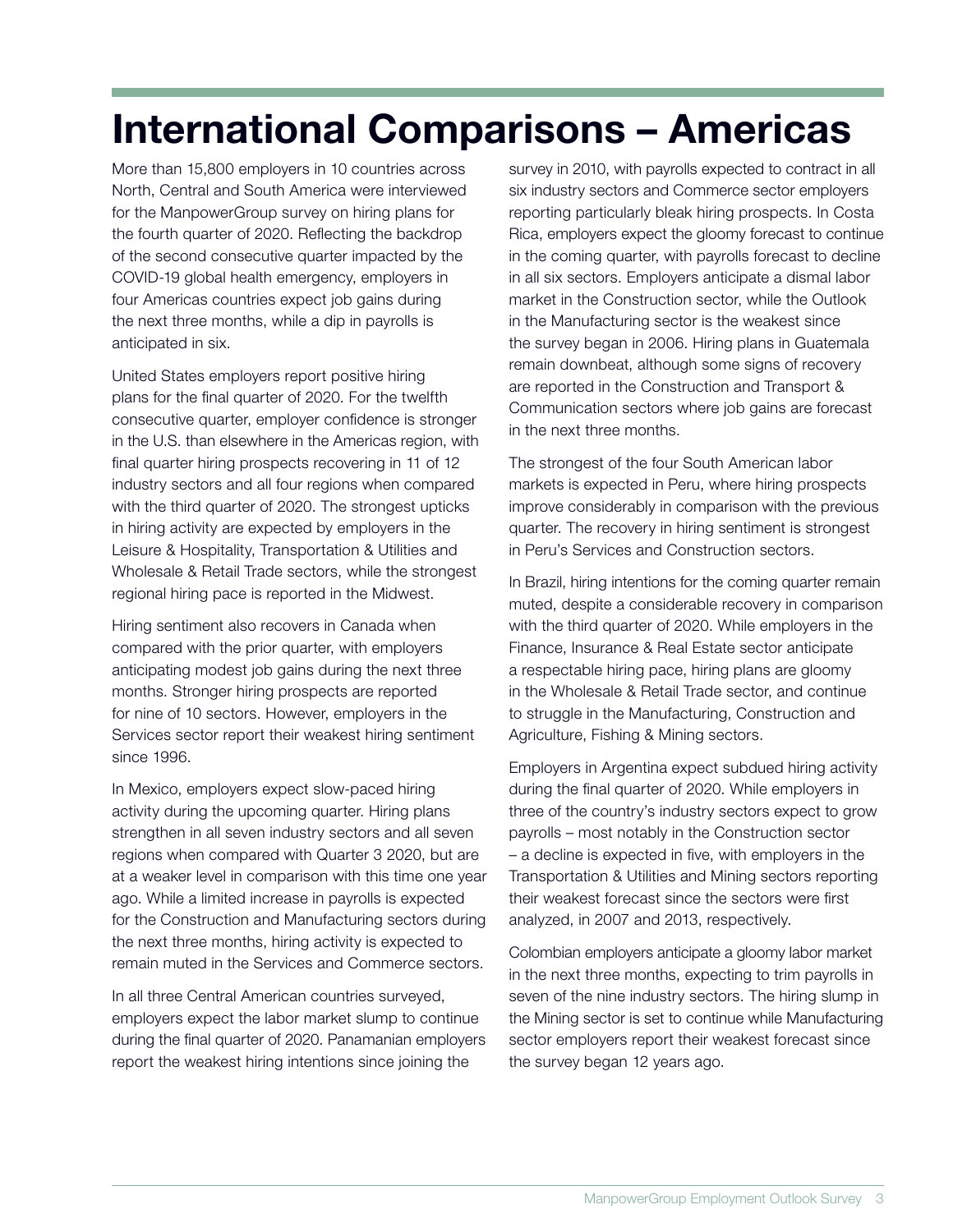

4 ManpowerGroup Employment Outlook Survey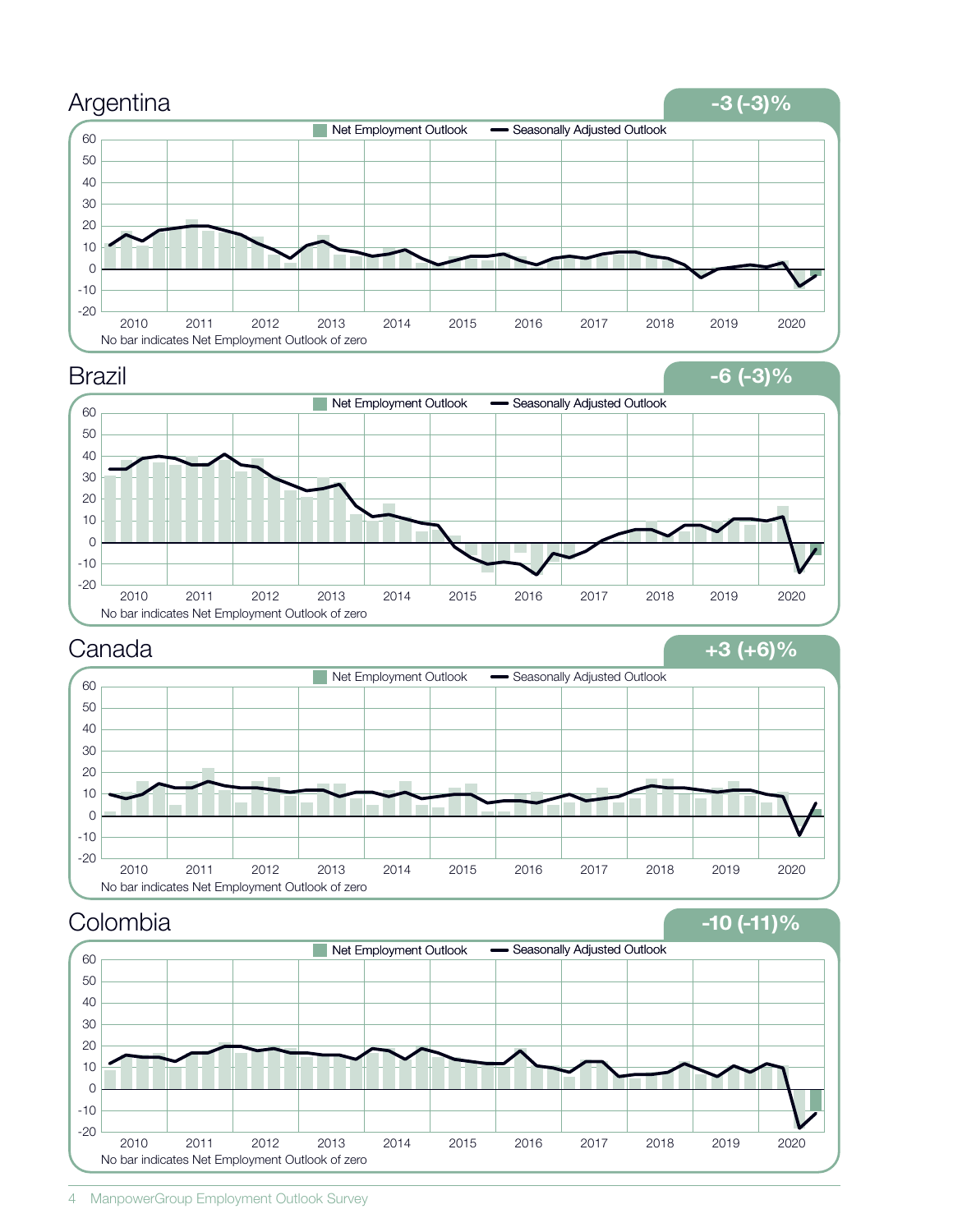





Panama <sup>-18</sup> (-18)%

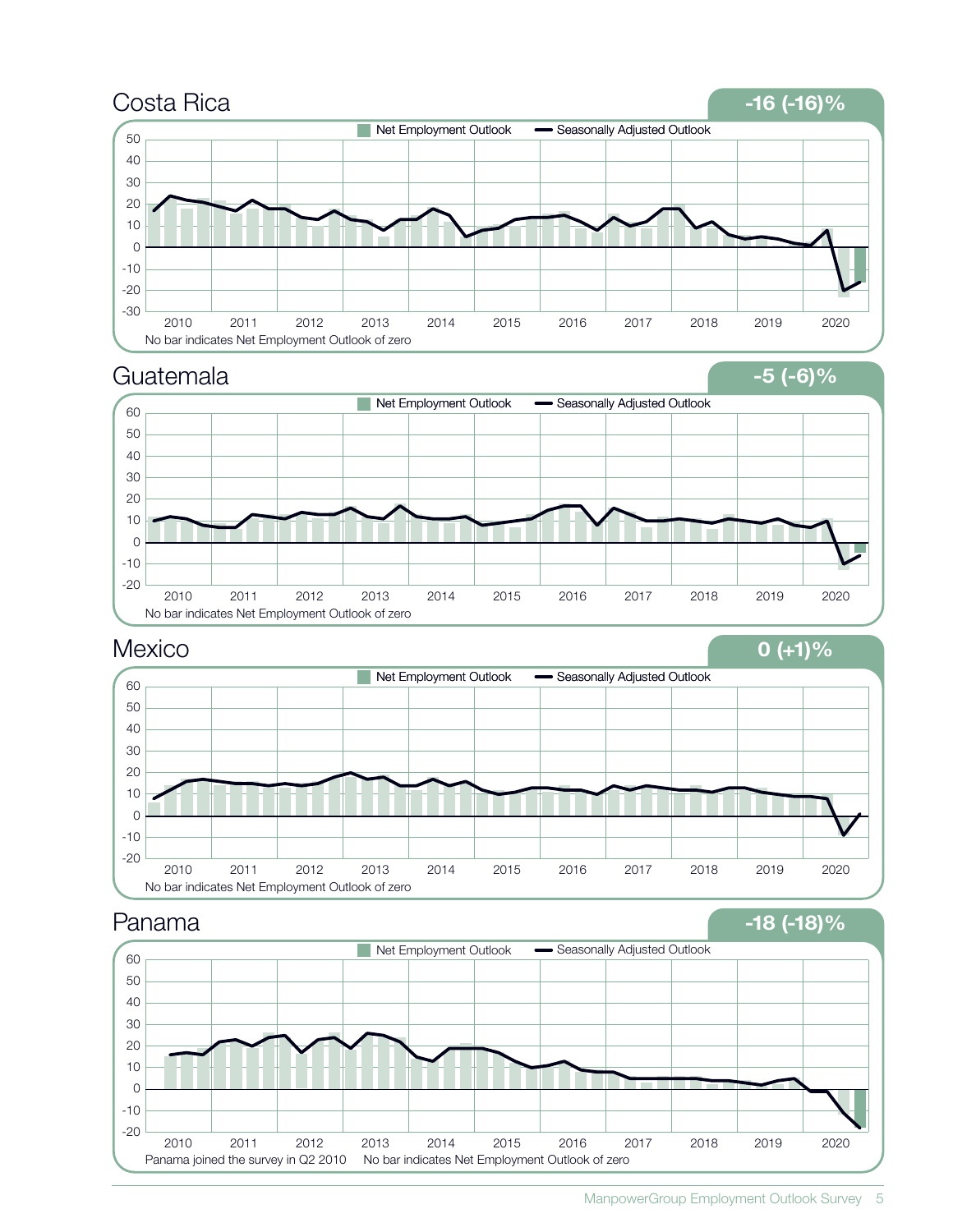

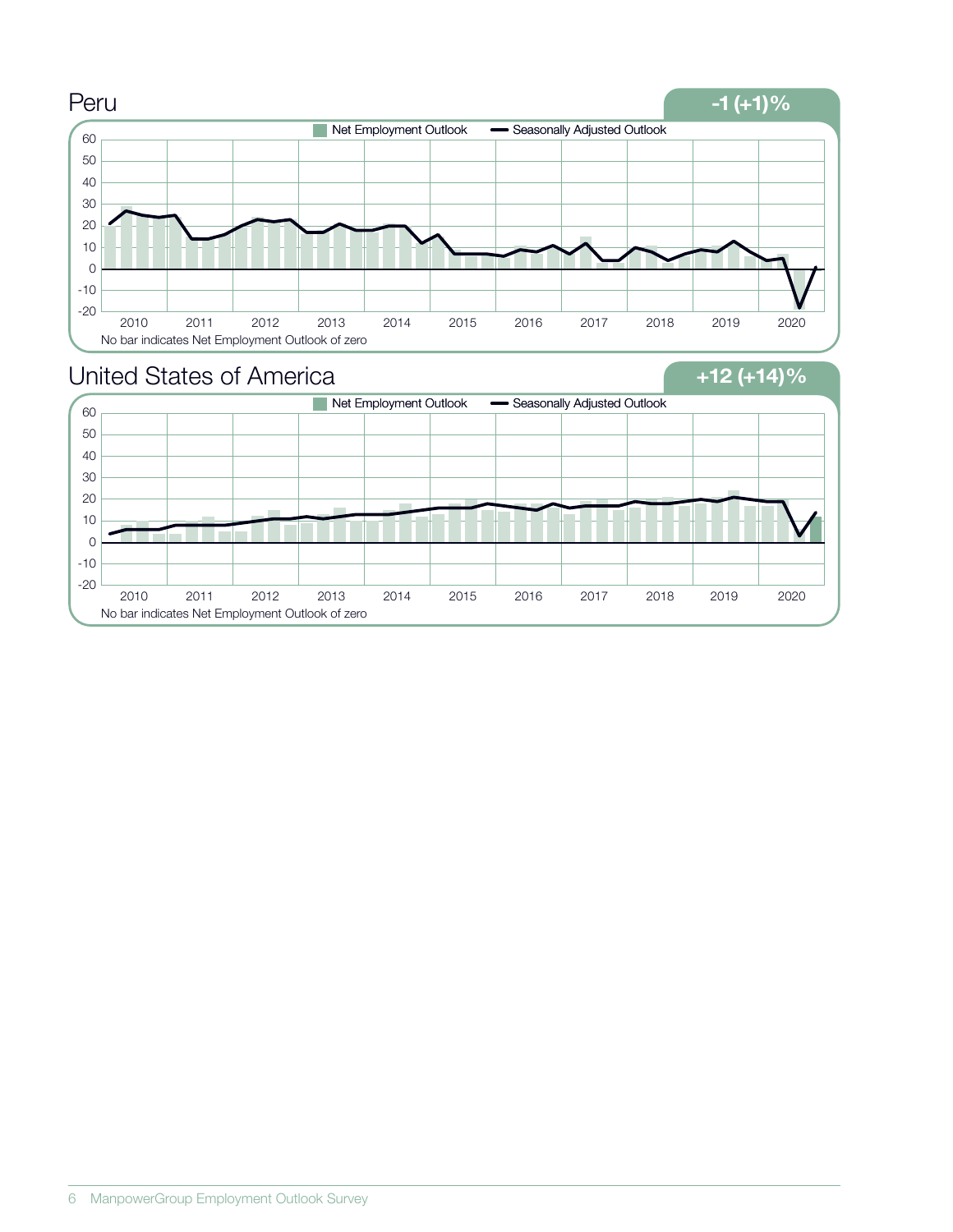## International Comparisons – Asia Pacific

In Asia Pacific, the ManpowerGroup survey on hiring intentions for the fourth quarter of 2020 interviewed more than 9,000 employers in seven countries and territories. An increase in payrolls is anticipated for five countries and territories, although employers in two expect a decline in payrolls.

The strongest labor market in the region during the next three months is expected in Taiwan, where employer sentiment has recovered considerably from the subdued position reported in the prior quarter. Employers anticipate job gains in all seven industry sectors, with notably robust hiring plans reported in the Mining & Construction sector.

In Japan, employers expect moderate fourth quarter payroll gains, but overall hiring prospects are the weakest reported in nine years, declining both quarter-over-quarter and year-over-year. While steady workforce growth is anticipated in the Mining & Construction, Services and Finance, Insurance & Real Estate sectors, Manufacturing sector employers report their weakest Outlook in 10 years.

Employer confidence holds steady in China, with employers reporting relatively stable hiring plans for Quarter 4 2020 in comparison with both the prior quarter and last year at this time. With job gains anticipated in all six Chinese industry sectors, hiring activity is expected to be strongest in the Finance, Insurance & Real Estate and Transportation & Utilities sectors.

As in the prior quarter, Indian employers expect slow-paced hiring activity during the next three months. Payroll gains are expected in six of the seven industry sectors, although employers in five sectors report weaker forecasts in comparison with the third quarter of 2020, and hiring sentiment is weaker in all seven when compared with this time one year ago.

A cautious fourth quarter hiring pace is expected in Australia. Employers indicate a considerable recovery when compared with the gloomy hiring plans reported in Quarter 3 2020, and job gains are expected in four of the seven sectors during the next three months. However, the hiring slump in the Services sector is expected to continue.

Singaporean employers report a sharp improvement in hiring prospects when compared with the prior quarter. However, the labor market is expected to remain subdued in the next three months, reflecting gloomy hiring sentiment in the Manufacturing sector, pessimistic hiring plans in the Wholesale & Retail Trade sector and a soft hiring pace in the Services sector.

In Hong Kong, employers expect to trim payrolls during the coming quarter, reporting their weakest and first negative forecast in 11 years. Downbeat hiring prospects are reported in five of six industry sectors for the upcoming quarter, including the Finance, Insurance & Real Estate and Wholesale & Retail Trade sectors.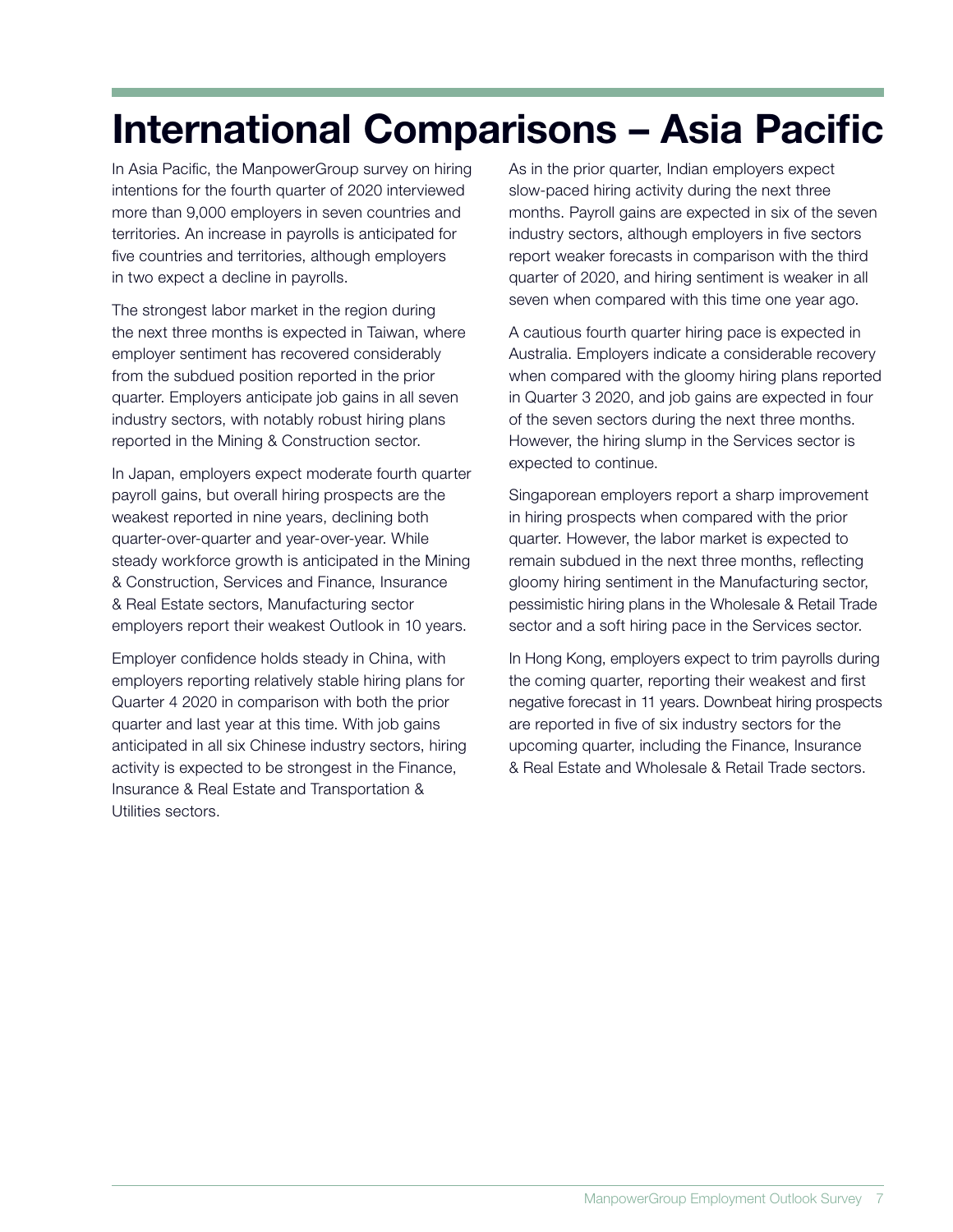

<sup>8</sup> ManpowerGroup Employment Outlook Survey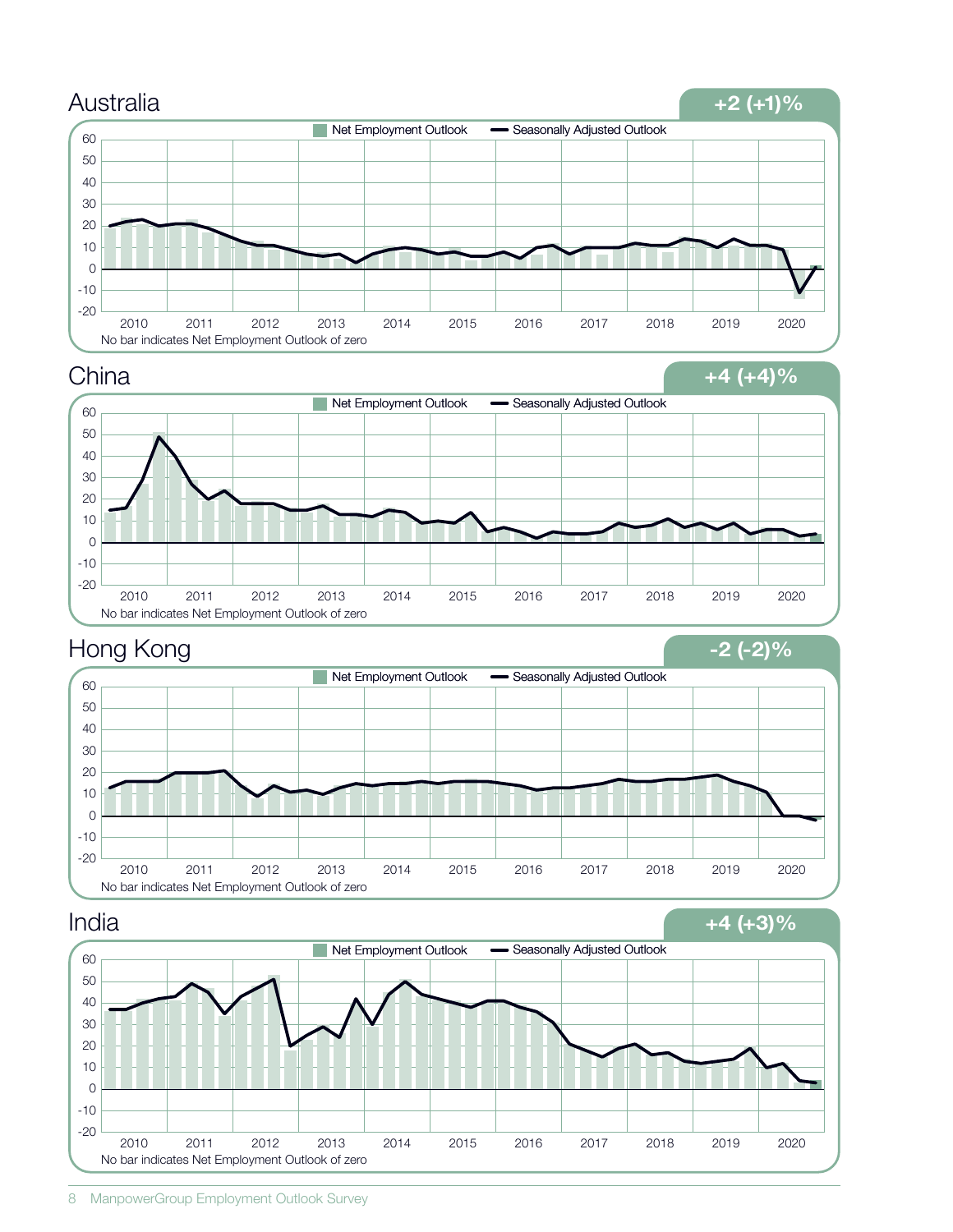





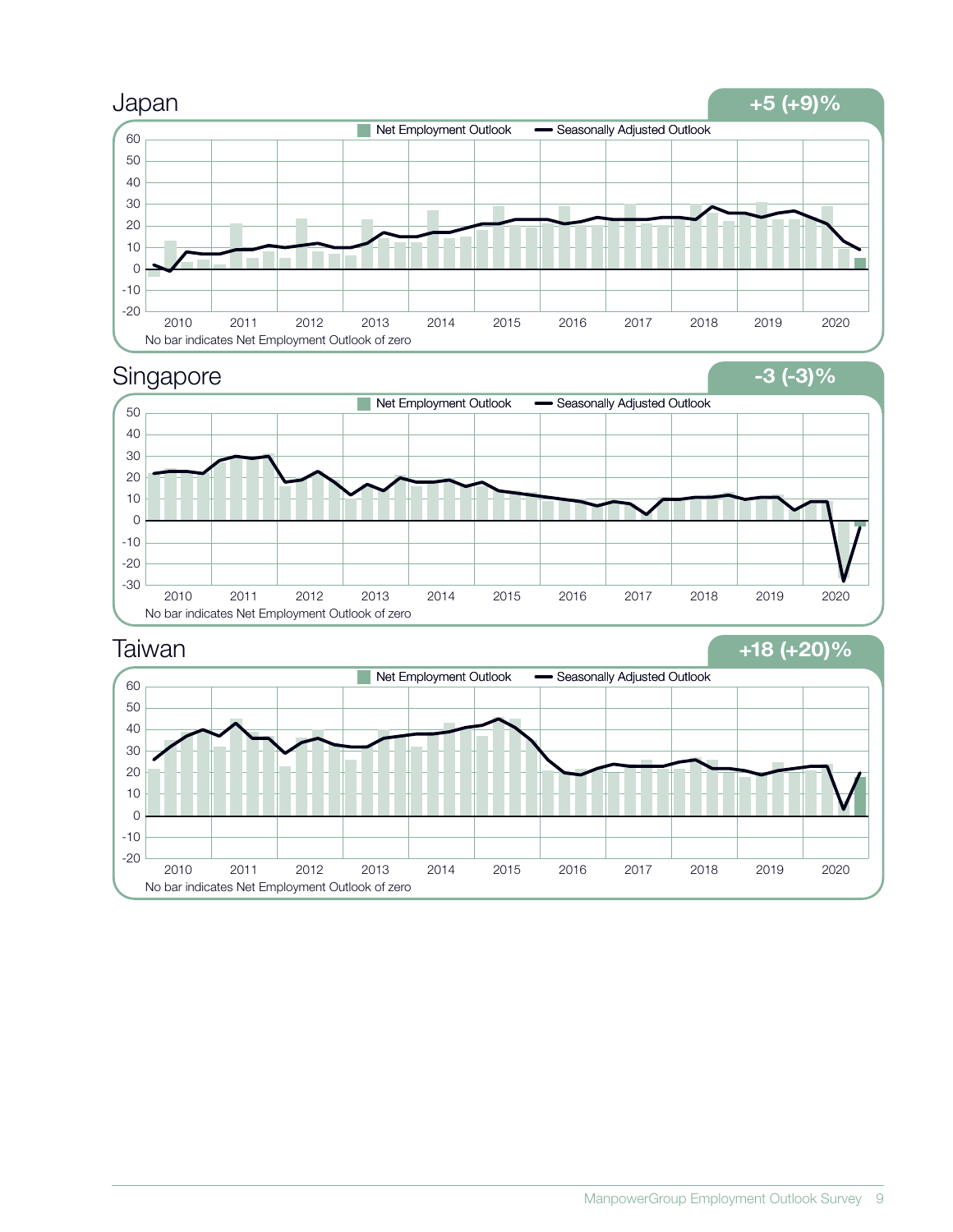## International Comparisons – EMEA

ManpowerGroup surveyed more than 13,000 employers in the Europe, Middle East and Africa (EMEA) region on their hiring intentions for the final quarter of 2020. Workforce gains are anticipated in 13 of the 26 EMEA countries during the next three months, while employers expect to trim payrolls in eight and flat labor markets are expected in the remaining five.

Slow-paced payroll gains are anticipated in two of the three largest Eurozone economies during the coming quarter. In France, hiring sentiment improves considerably in comparison with the dim hiring climate reported in Quarter 3 2020. The recovery is driven in part by forecast workforce growth in the Construction, Finance & Business Services and Wholesale & Retail Trade sectors, but the hiring slump in the Restaurants & Hotels sector is expected to continue.

German employers report cautious hiring plans, with job gains expected in five of seven sectors, including positive hiring plans for the Finance & Business Services and Construction sectors while the soft labor market is forecast to continue in the Manufacturing sector. In Italy, employers continue to report subdued hiring prospects. However, job seekers can expect some opportunities in the Wholesale & Retail Trade sector during the coming quarter, according to employers.

In the UK, employers continue to report a labor market slump, anticipating a decline in payrolls for seven of nine sectors and 10 of 12 regions during the final quarter of 2020. Hiring sentiment is weakest in the Transport & Communication, Hotels & Retail, Construction, Finance & Business Services and Manufacturing sectors.

Spanish employers expect a muted hiring climate in the coming quarter, despite a considerable quarter-over-quarter boost in hiring plans. While employers report some recovery in the Restaurants & Hotels and Construction sectors in comparison with Quarter 3 2020, the hiring pace is expected to remain sluggish in both sectors.

The subdued labor market in the Netherlands is expected to continue during the coming quarter, with employers reporting no quarter-over-quarter change in hiring plans. Hiring sentiment in all seven industry sectors remains considerably weaker in comparison with this time one year ago, most notably in the

gloomy Restaurants & Hotels sector labor market. In Belgium, employers anticipate a flat hiring pace in the next three months, with modest hiring opportunities anticipated in the Construction, Finance & Business Services and Other Production sectors but the Restaurants & Hotels sector forecast continues to be gloomy.

Employers anticipate soft labor markets in the Nordic region during the coming quarter. Forecasting subdued hiring activity the next three months, Swedish employers report a considerable improvement on the previous quarter, buoyed in part by cautiously optimistic hiring plans in the Finance & Business Services and Construction sectors. However, hiring intentions remain notably weaker in the gloomy Restaurants & Hotels sector. In Norway, employers report mixed hiring plans for the final quarter of 2020, with positive hiring intentions in the Construction and Finance & Business Services sectors offset by a gloomy forecast for the Manufacturing sector, the weakest since the survey began in 2003, and muted hiring plans in the Other Production sector.

The Polish labor market has bounced back from the pessimistic forecast reported in the prior quarter, according to employers who expect a modest hiring pace in Quarter 4 2020. Hiring prospects improve in all seven sectors quarter-over-quarter. Construction sector employers report their strongest forecast in two years, and steady job gains are also expected in the Wholesale & Retail Trade sector.

Elsewhere in EMEA, the strongest labor markets are anticipated in Turkey and Greece. Turkish employers report stronger hiring intentions in comparison with both the prior quarter and the final quarter of 2019, fueled in part by upbeat hiring sentiment in the Manufacturing, Construction and Other Production sectors. Fourth quarter hiring plans in Greece reflect encouraging signs for job seekers, in part driven by a favorable hiring pace in the Finance & Business Services and Other Production sectors. Elsewhere, South African employers continue to anticipate the weakest of EMEA's labor markets, expecting to trim payrolls in all seven sectors and all five regions during the October to December period.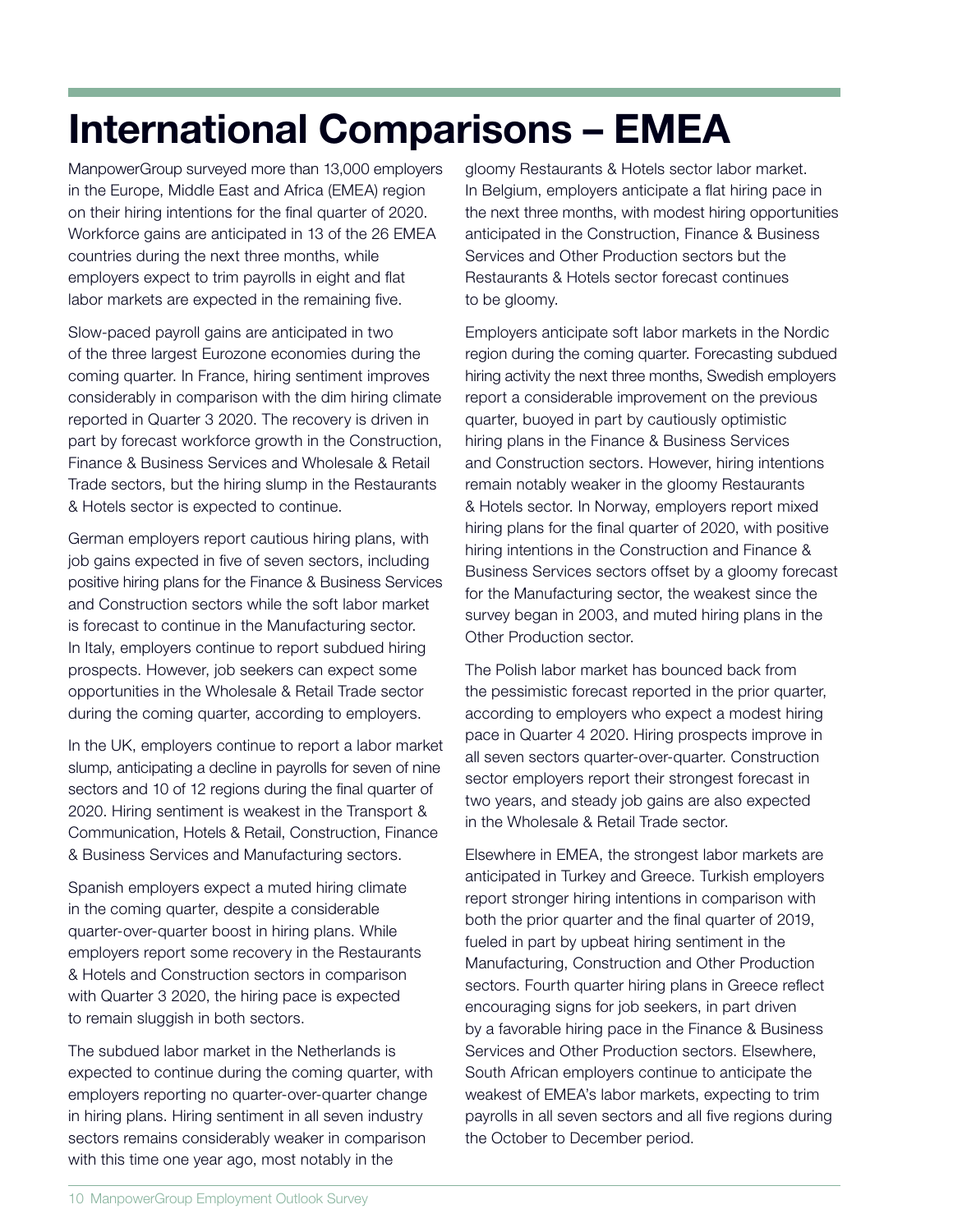







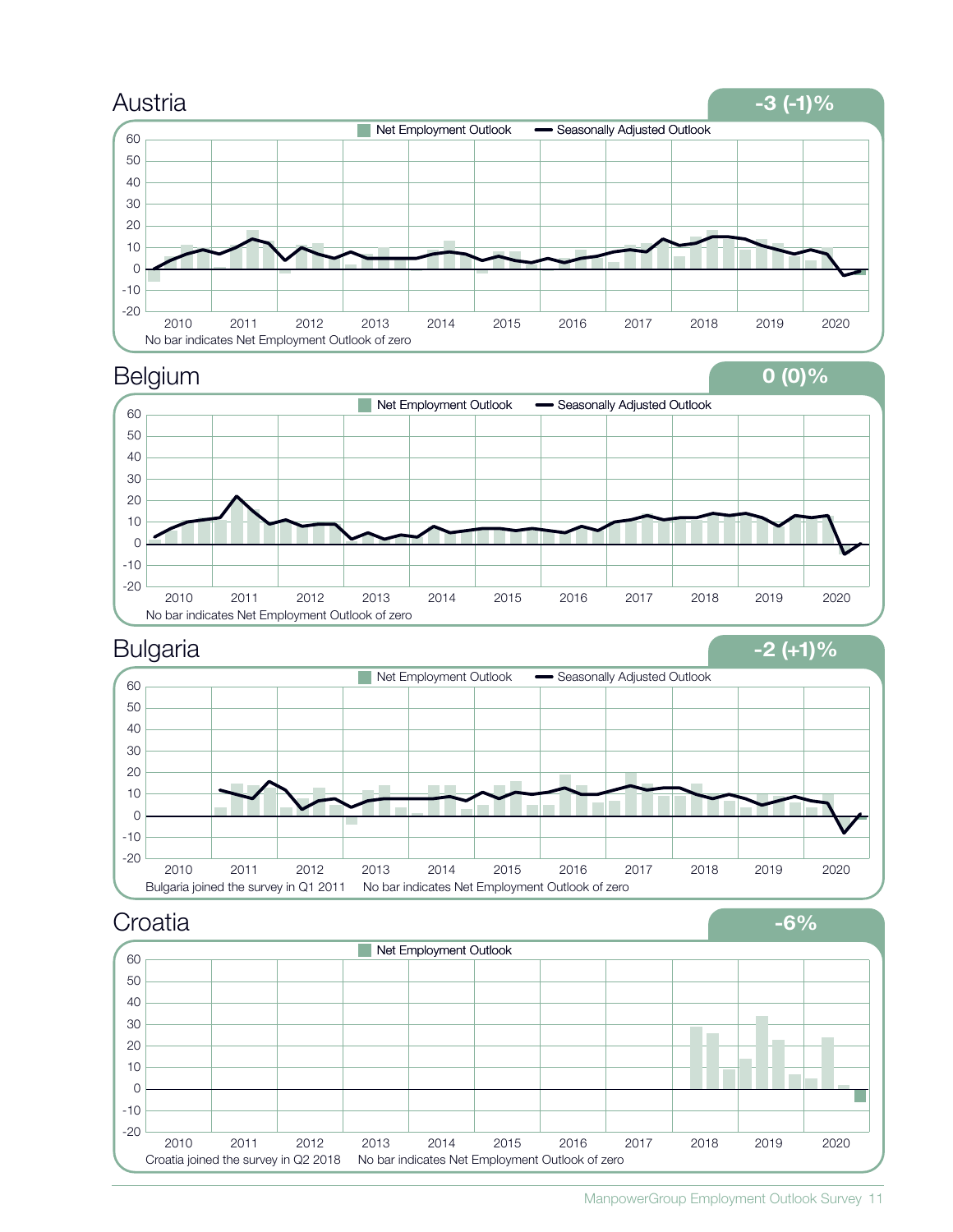

<sup>12</sup> ManpowerGroup Employment Outlook Survey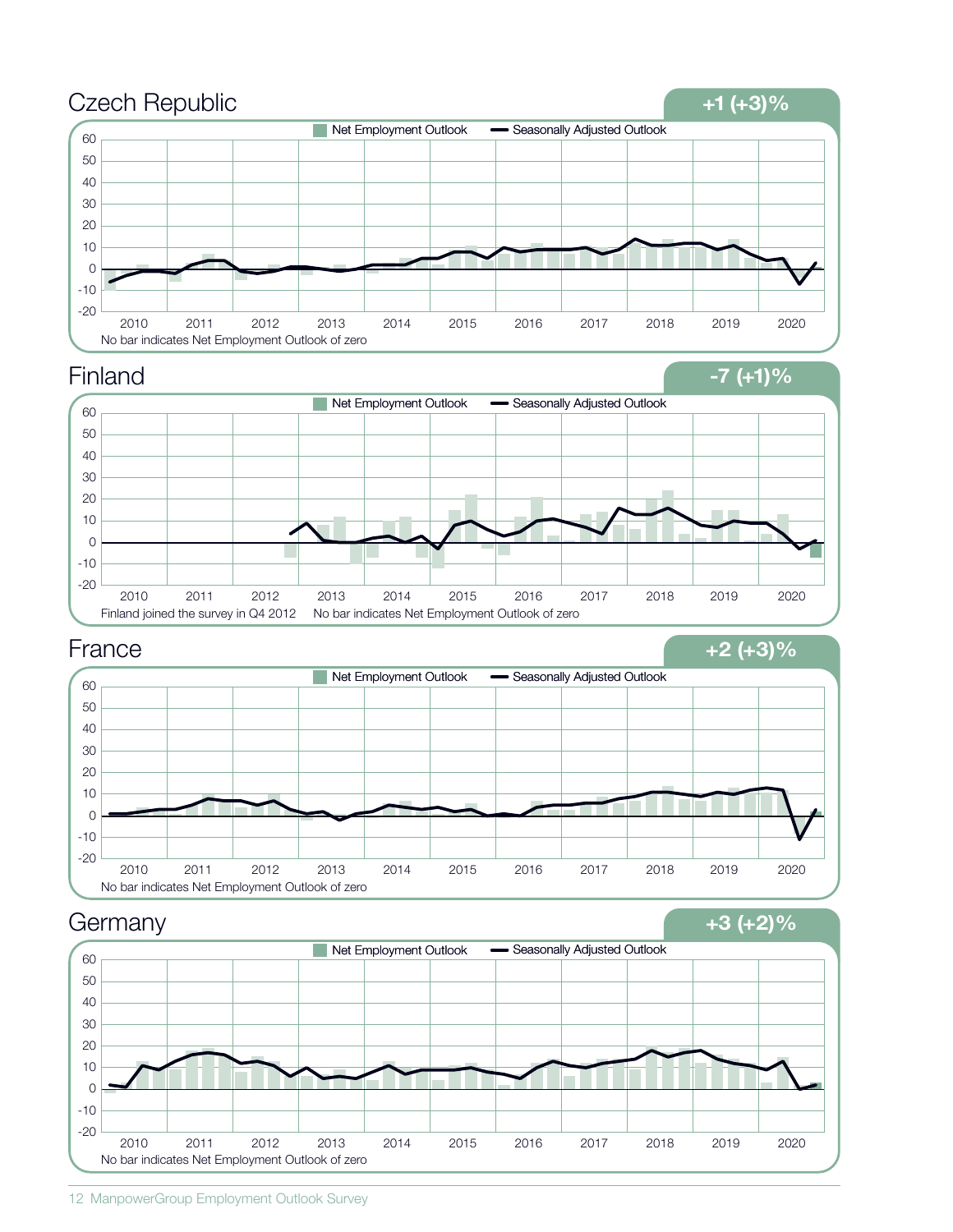

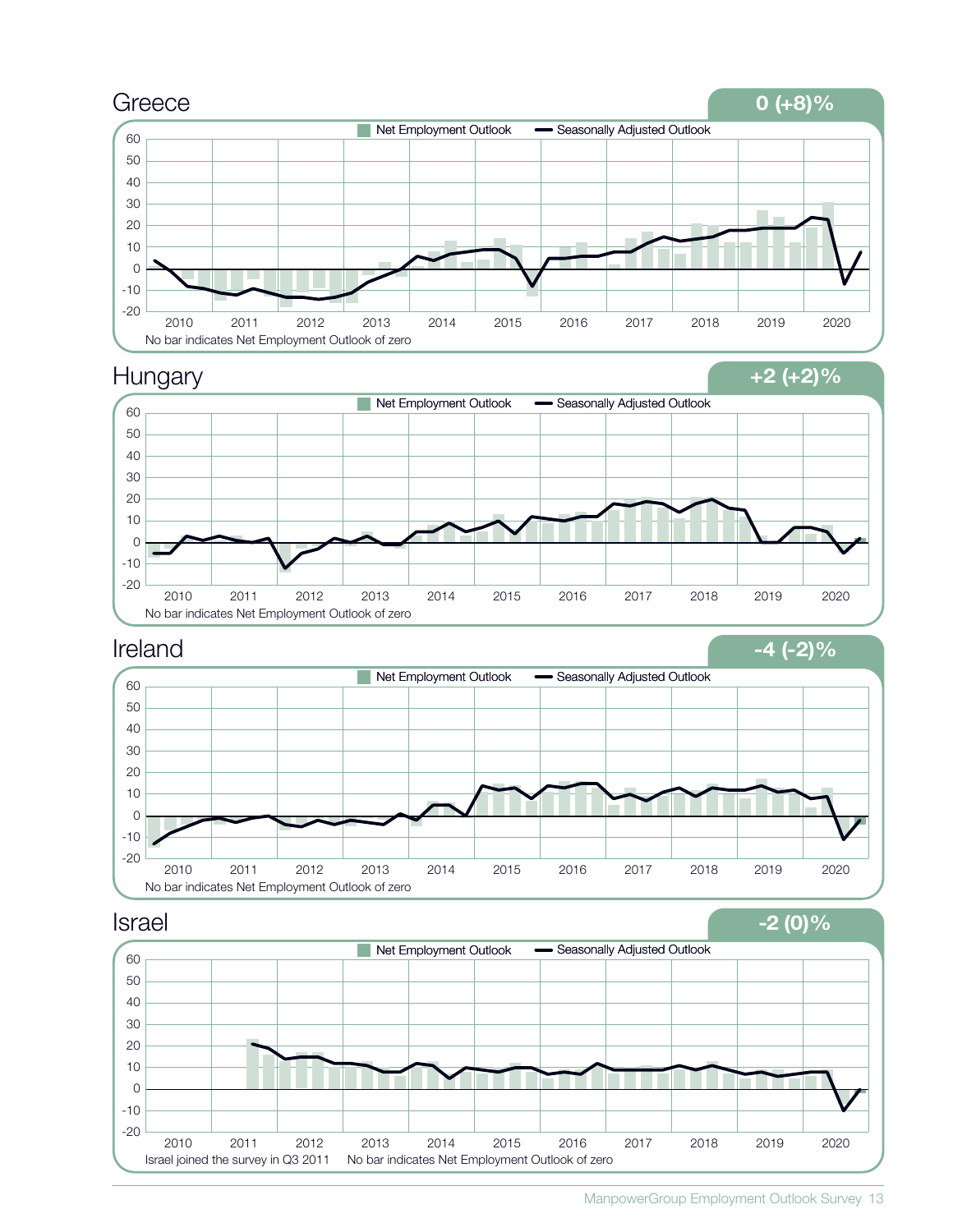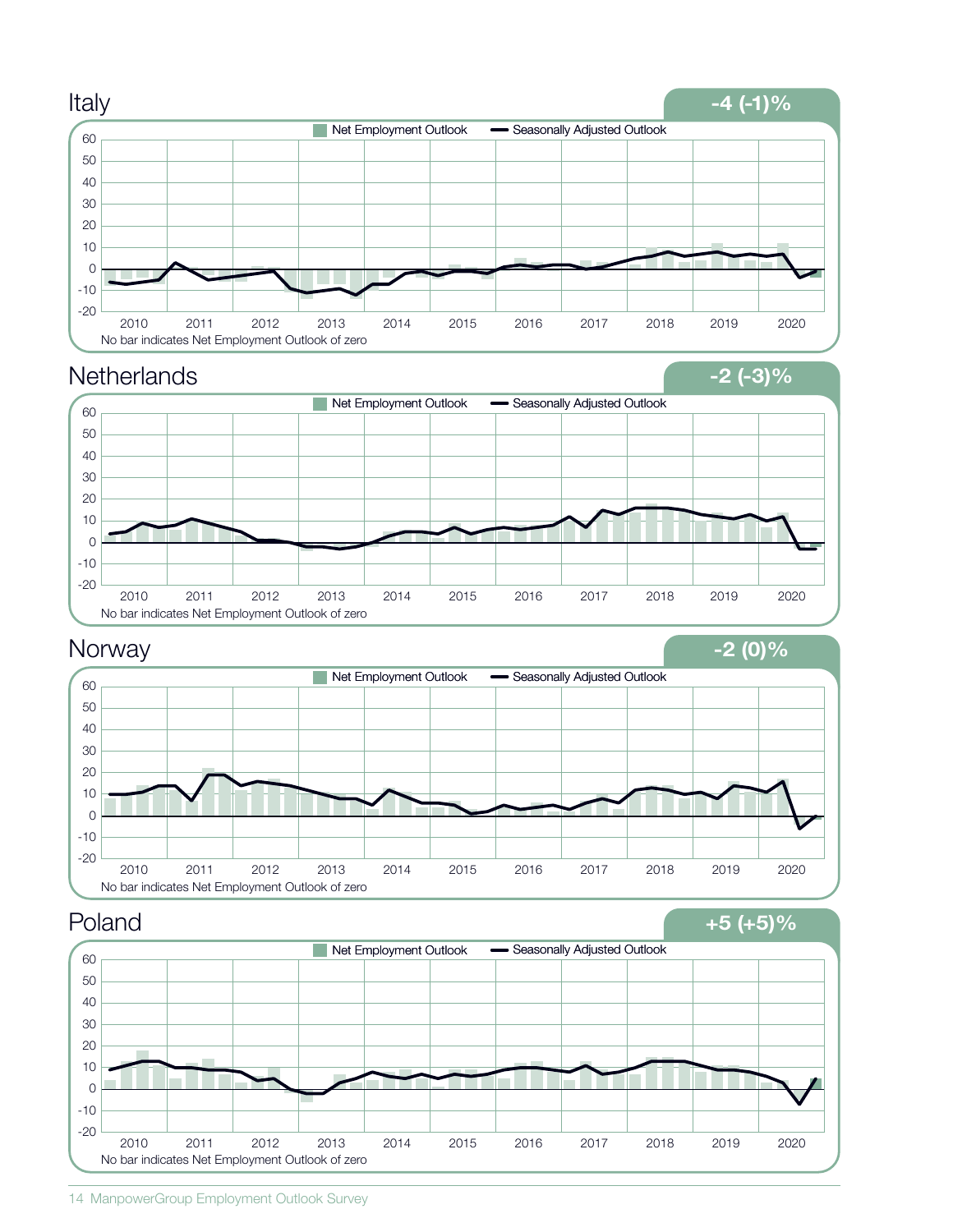



### Slovakia <sup>-1</sup> (+1)%



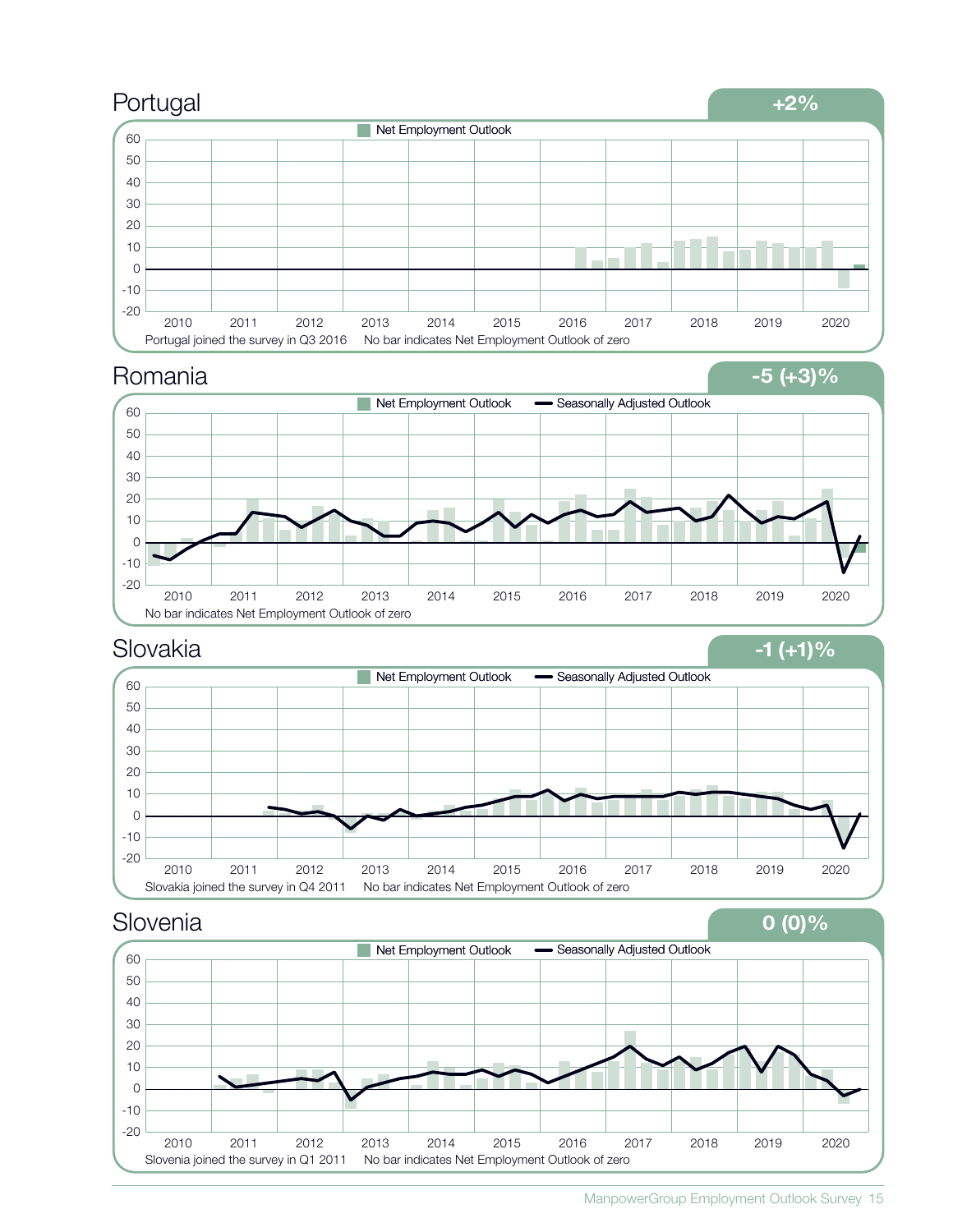

<sup>16</sup> ManpowerGroup Employment Outlook Survey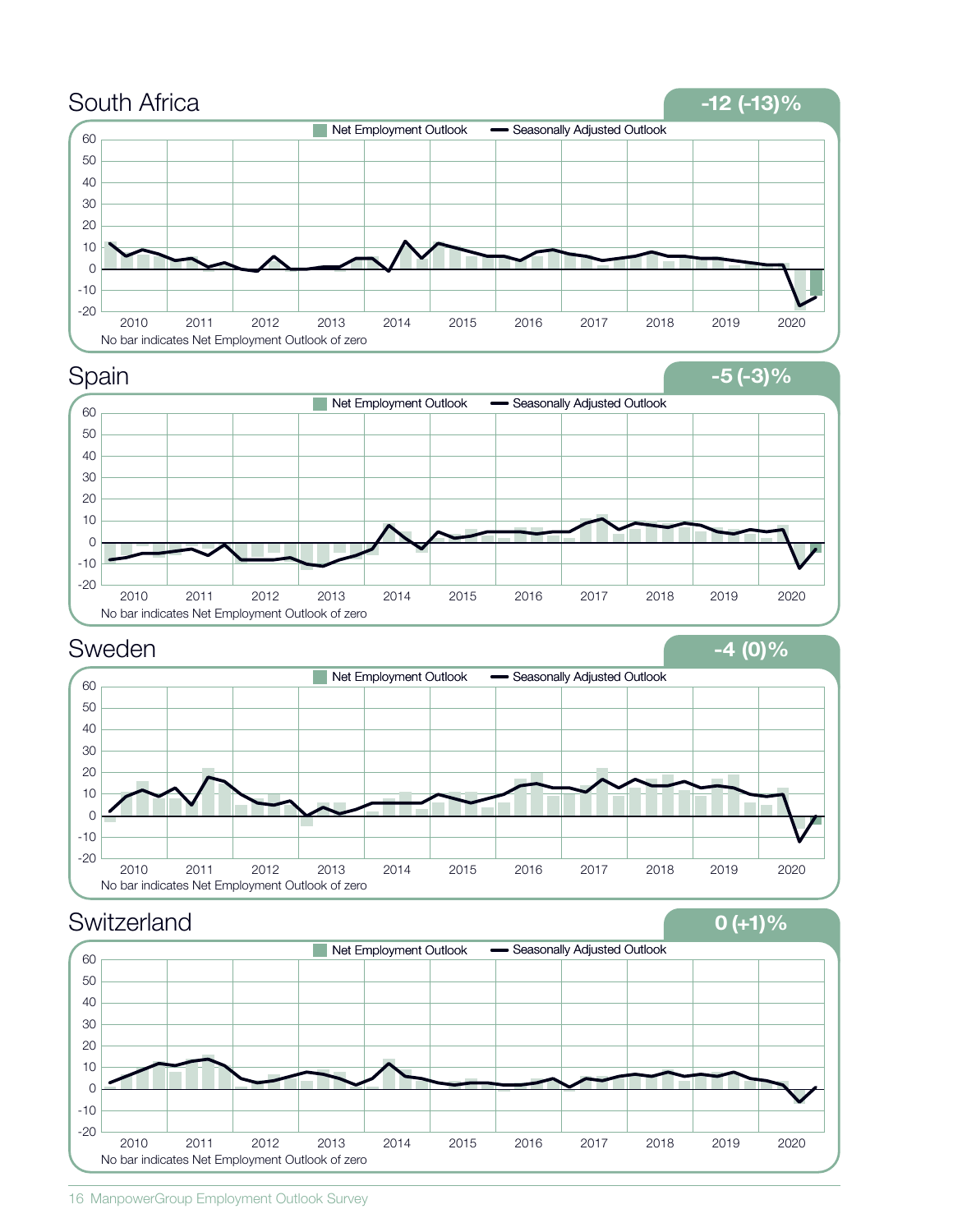